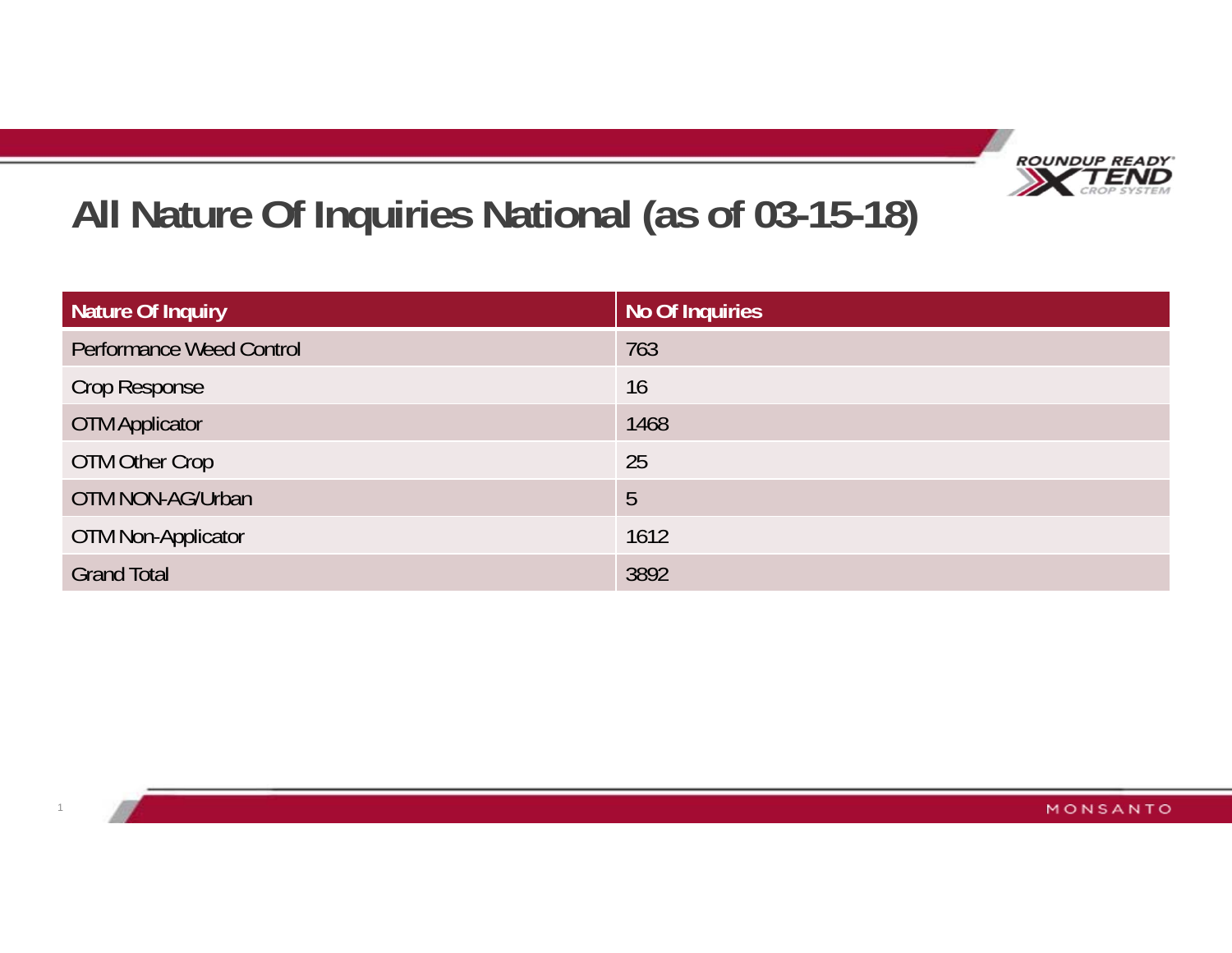

## **Learnings from 2017 Season Applicator OTM Inquiries - National (as of 03-15-18)**

**Inquiries by Applicators of Xtendimax® with VaporGrip® Technology regarding possible off-target movement**

- $\bullet$ 1,468 Applicator inquiries to date
- $\bullet$ 1,433 site visits thus far
- $\bullet$  1,252 applicators supplied sufficient data for review and climatological evaluation
- • **In 96% of the cases evaluated to date (1,196 of 1,252), applicators have self-reported errors from one or more label requirements checked that could have contributed to OTM**



\*Still evaluating and confirming reported information and climatic conditions

#### MONSANTO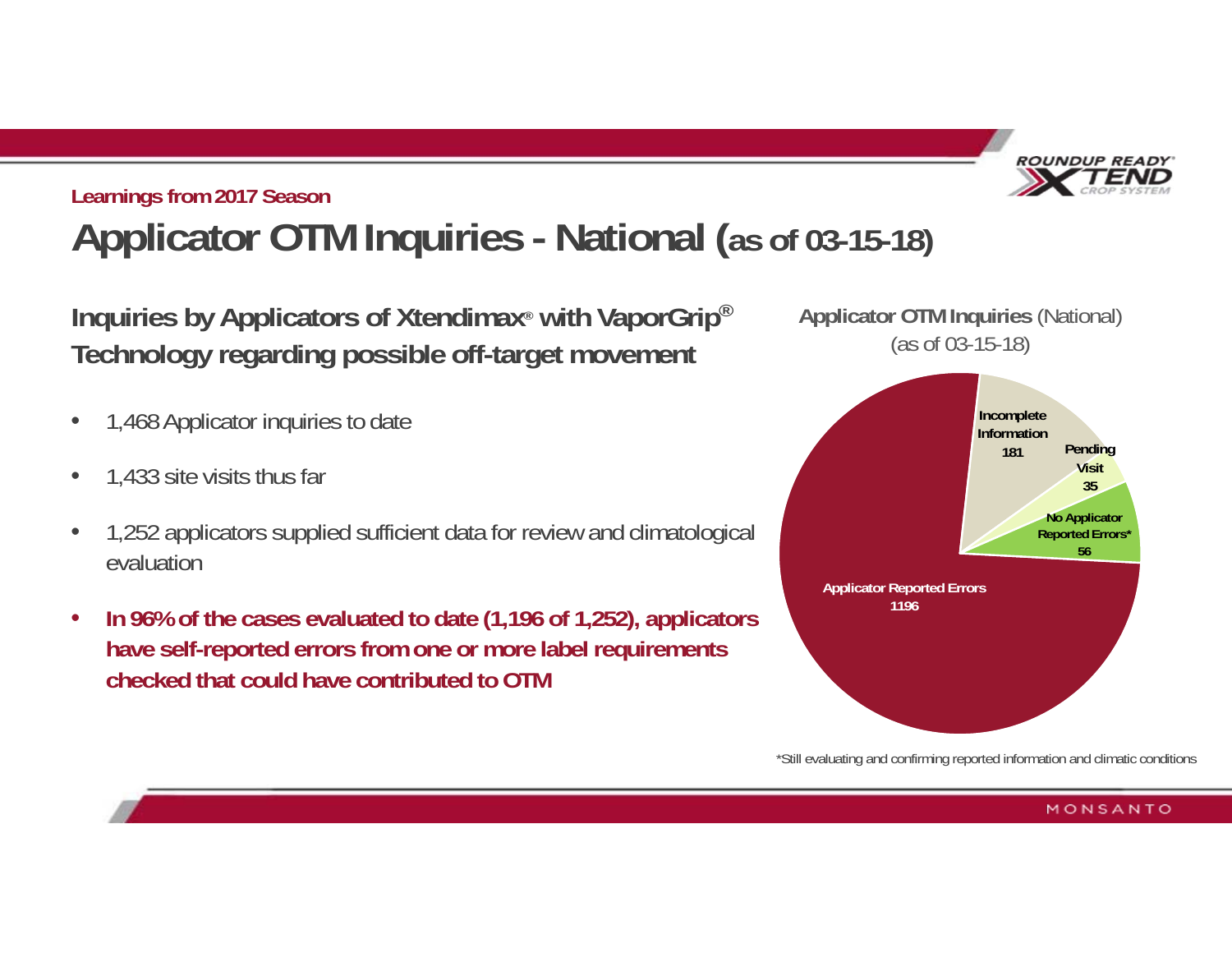

## **Learnings from 2017 Season Applicator OTM Inquiries - National (as of 03-15-18)**

| <b>Application</b><br>Requirement*                                           | <b>Applicator Reported</b><br><b>Deficiencies</b> |
|------------------------------------------------------------------------------|---------------------------------------------------|
| <b>Required Buffer/Do Not</b><br><b>Spray Susceptible</b><br>Downwind Crop** | 1052                                              |
| <b>Tank Mix</b>                                                              | 268                                               |
| <b>Boom Height</b>                                                           | 157                                               |
| <b>Nozzle Selection</b>                                                      | 104                                               |
| Nozzle Pressure****                                                          | 70                                                |
| <b>Application Rate</b>                                                      | 64                                                |
| <b>Wind Speed</b>                                                            | 39                                                |
| <b>Ground Speed</b>                                                          | 10                                                |
| <b>Application Volume</b>                                                    | 8                                                 |

- • **Most commonly self-reported cases was Inadequate Buffer in 84% of cases (1052/1252)**
- •**Some applicators self-reported multiple application errors**

### **Continuing to Evaluate Following Aspects:**

- •Application delivery check (nozzle, pressure, speed & GPA)
- •Details for downwind susceptible crops
- • Climate Corp's environmental & weather data on wind speed, direction and inversion potential
- • Supporting applicators concerned about possible contamination through testing

\*Applicators may have reported 1 or more deficiency

\*\*Includes no/inadequate buffer and applicator reported sensitive crop downwind

\*\*\*Nozzle pressure is only evaluated after correct nozzle was reported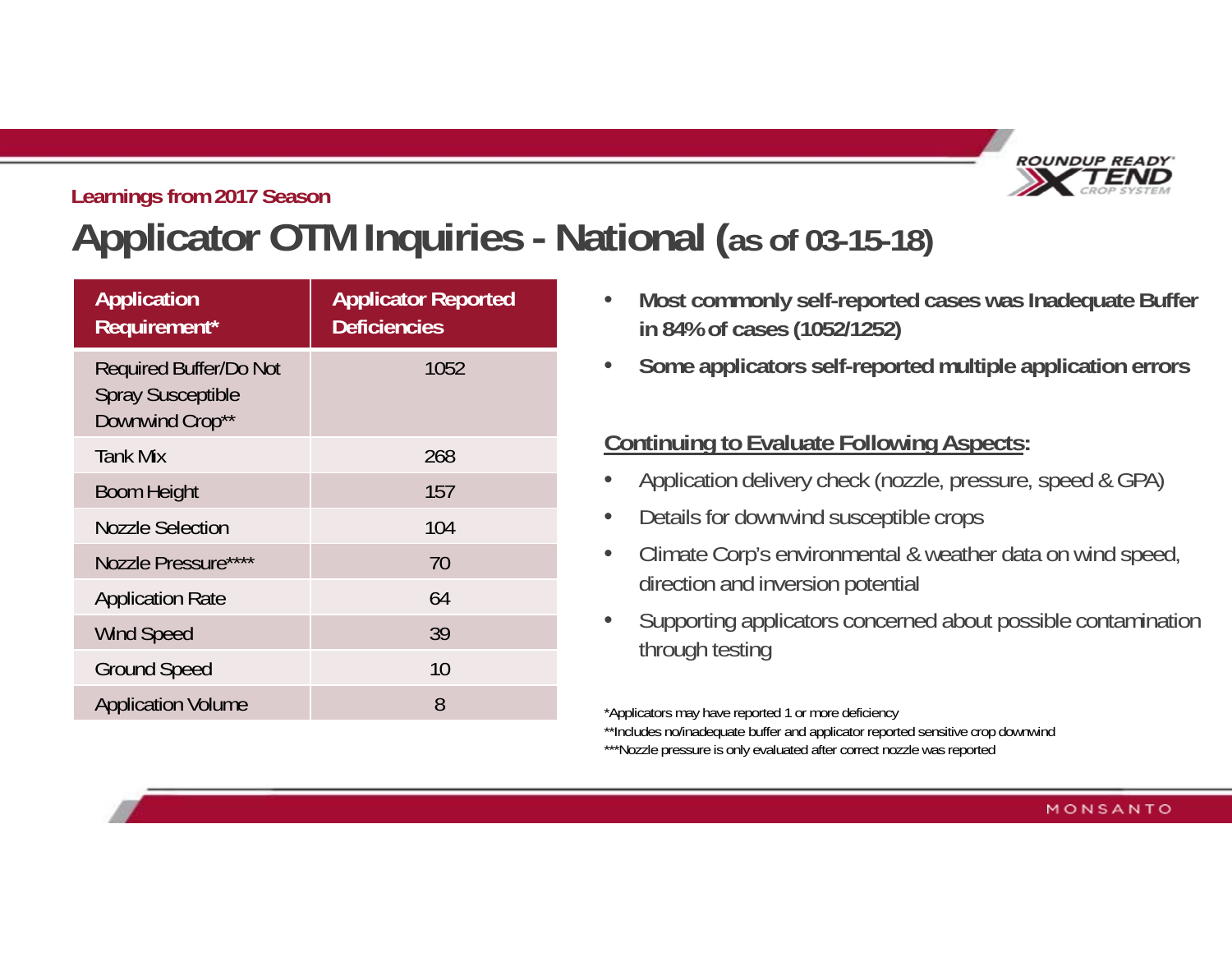

# **All Nature Of Inquiries Indiana (as of 03-15-18)**

4

| Nature Of Inquiry               | No Of Inquiries |
|---------------------------------|-----------------|
| <b>Performance Weed Control</b> | 36              |
| Crop Response                   |                 |
| <b>OTM Applicator</b>           | 70              |
| OTM Other Crop                  | 3               |
| OTM NON-AG/Urban                | $\overline{0}$  |
| <b>OTM Non-Applicator</b>       | 37              |
| <b>Grand Total</b>              | 147             |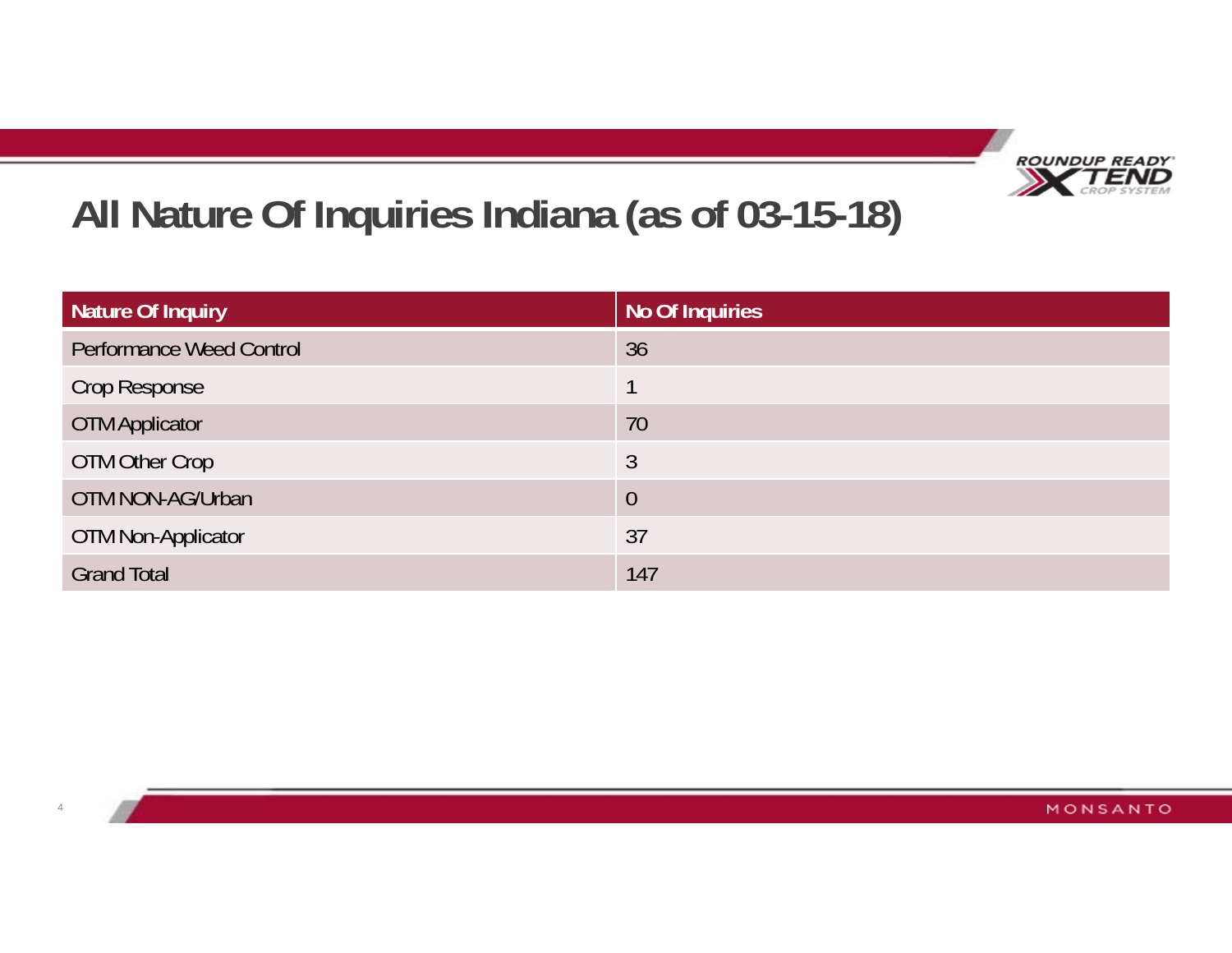

## **Learnings from 2017 Season Applicator OTM Inquiries - Indiana (as of 03-15-18)**

**Inquiries by Applicators of Xtendimax® with VaporGrip® Technology regarding possible off-target movement**

- •70 Applicator inquiries to date
- •70 site visits thus far
- • 63 applicators supplied sufficient data for review and climatological evaluation
- • **In 96% of the cases evaluated to date (57 of 63), applicators have self-reported errors from one or more label requirements checked that could have contributed to OTM**



\*Still evaluating and confirming reported information and climatic conditions

#### MONSANTO